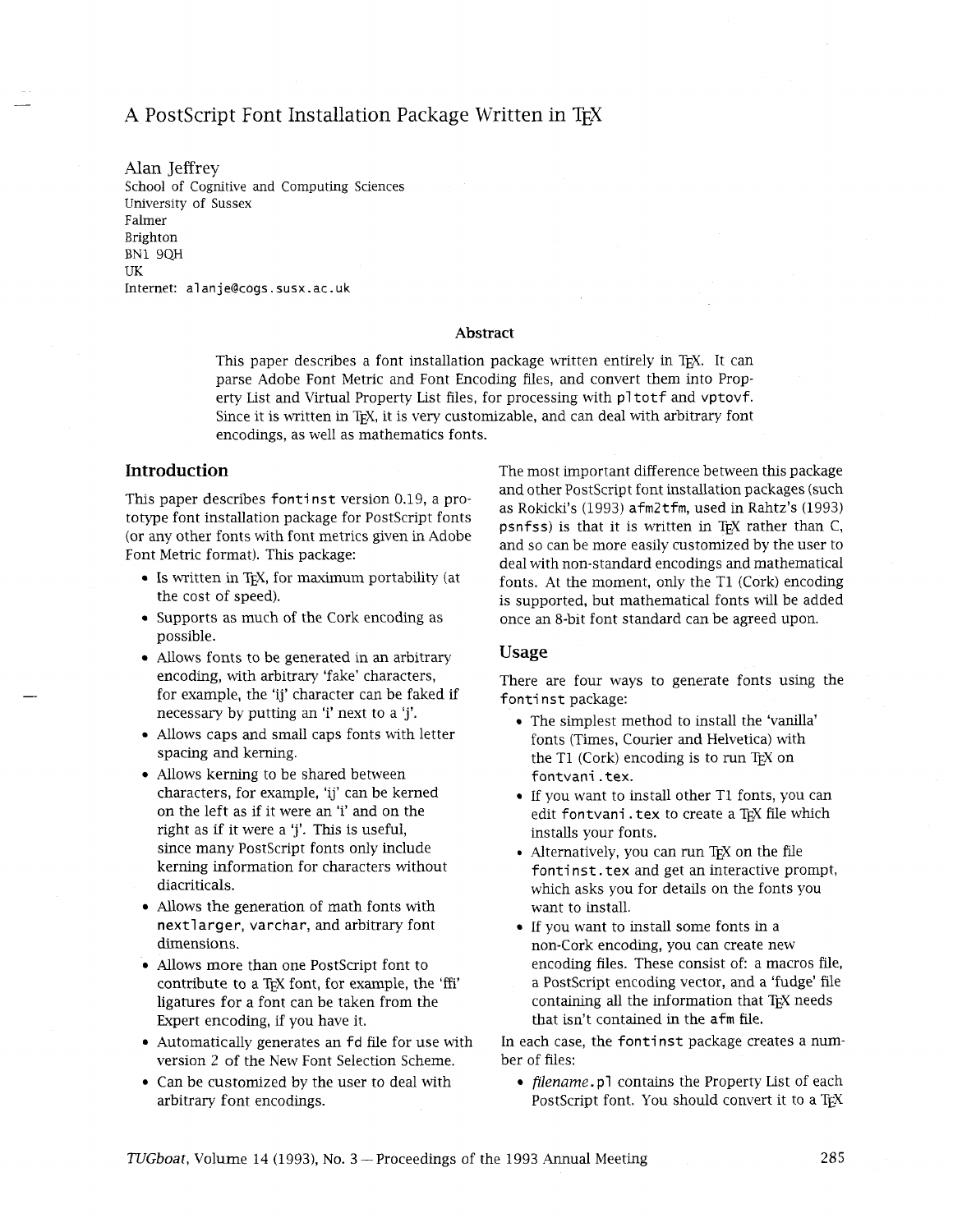font metric with pl totf, and then delete the pl file.

- filename. vpl contains the Virtual Property List of each TEX font. You should convert it to a TFX font metric and a Virtual Font with vptovf, and then delete the vp1 file.
- filename. fd contains the LATEX Font Definitions for each family. If you are using version 2 of the New Font Selection Scheme, you can use these to access the font family by saying \fontfami ly{ $family$  name}.
- filename. atx is a temporary file containing a translation of an afm file into a syntax that can be read by T<sub>F</sub>X, and can be deleted.
- filename. etx is a temporary file containing a translation of a PostScript encoding vector into a syntax that can be read by TFX, and can be deleted.

## **Vanilla Fonts**

To install the vanilla fonts, you just copy the following afm files into a directory read by T<sub>F</sub>X, and run T<sub>F</sub>X on fontvani . tex.

| Times-Roman    | Times-Italic          |  |  |  |  |  |
|----------------|-----------------------|--|--|--|--|--|
| Times-Bold     | Times-BoldItalic      |  |  |  |  |  |
| Courier        | Courier-Oblique       |  |  |  |  |  |
| Courier-Bold   | Courier-BoldOblique   |  |  |  |  |  |
| Helvetica      | Helvetica-Oblique     |  |  |  |  |  |
| Helvetica-Bold | Helvetica-BoldOblique |  |  |  |  |  |

This installs the Times, Courier and Helvetica families, in bold and normal weights, with roman, italic, and small caps variants. If you would like to install other PostScript fonts, the simplest thing to do is edit fontvani . tex. For example, to generate the Palatino fonts, you can say:

\makevanilla{ppt}

```
{Pal ati no}{Palati no-Ital i c} 
{Pal ati no-Obl i que}{Pal ati no-Bol dl 
{Pal ati no-Bol dIta1 i c} 
{Pal ati no-Bol dObl i que}
```
## **Prompts**

When you run TpX on fontinst. tex, you will be prompted for mformation about the fonts you are going to install. For each font family, you can specify a number of TEX fonts, which can in turn be built from a number of PostScript fonts. For example, the Times Roman (ptm) font famdy consists of the fonts:

- ptmrq roman, medium weight.
- $\bullet$  ptmriq italic, medium weight.
- **rn** ptmrcq caps and small caps, medium weight.
- ptmbq roman, bold weight.
- ptmbiq italic, bold weight.
- **rn** ptmbcq caps and small caps, bold weight.

Each of these fonts may be built from more than one PostScript font, for example, ptmrq might use Times-Roman for most characters, and the Expert set for the ffi and ffl ligatures.

When you run TEX on fontinst. tex you are prompted for information on the font family you would like to install. For each family, you are prompted for:

- \Fami lyName, for example, Adobe Times Roman is ptm.
- $\bullet$  \Fami lyEncoding, for example, T1.

Each famly can include a number of fonts, and you will be prompted for information about each of them:

- \FontName, for example, Adobe Times Roman is ptmrq.
- **<sup>s</sup>**\FontEncodi ng, for example, Tlul c (for T1 upper and lower case) or Tlcsc (for T1 caps and small caps).
- $\bullet$  \FontWeight, for example, m (medium) or b (bold).
- $\bullet$  \FontShape, for example, n (normal), sl (oblique), it (italic) or sc (caps and small caps).

Each T<sub>EX</sub> font can be built from a number of Post-Script fonts. For each PostScript font you will be asked for:

- $\bullet$  \AFMName, for example, Adobe Times is Ti mes-Roman.
- \AFMShortName, for example, Adobe Times Roman is ptmr0.
- $\bullet$  \AFMEncoding, for example, adobe (for Adobe Standard Encoding) or expert (for Adobe Expert Encoding).

# **Using fontinst in Other Macro Packages**

If you run TEX on fontinst. tex, you will be prompted interactively about the fonts you want to install. Sometimes this is not what you want, for example, fontvani . tex uses the macros defined in fontinst. tex without running the prompt. This is achieved by having fontinst. tex check to see if a macro \noprompt is defined. So if you want to use fontinst.tex yourself, you should say:

\def\noprompt{!} \input fontinst

The most useful commands given by fontinst.tex are: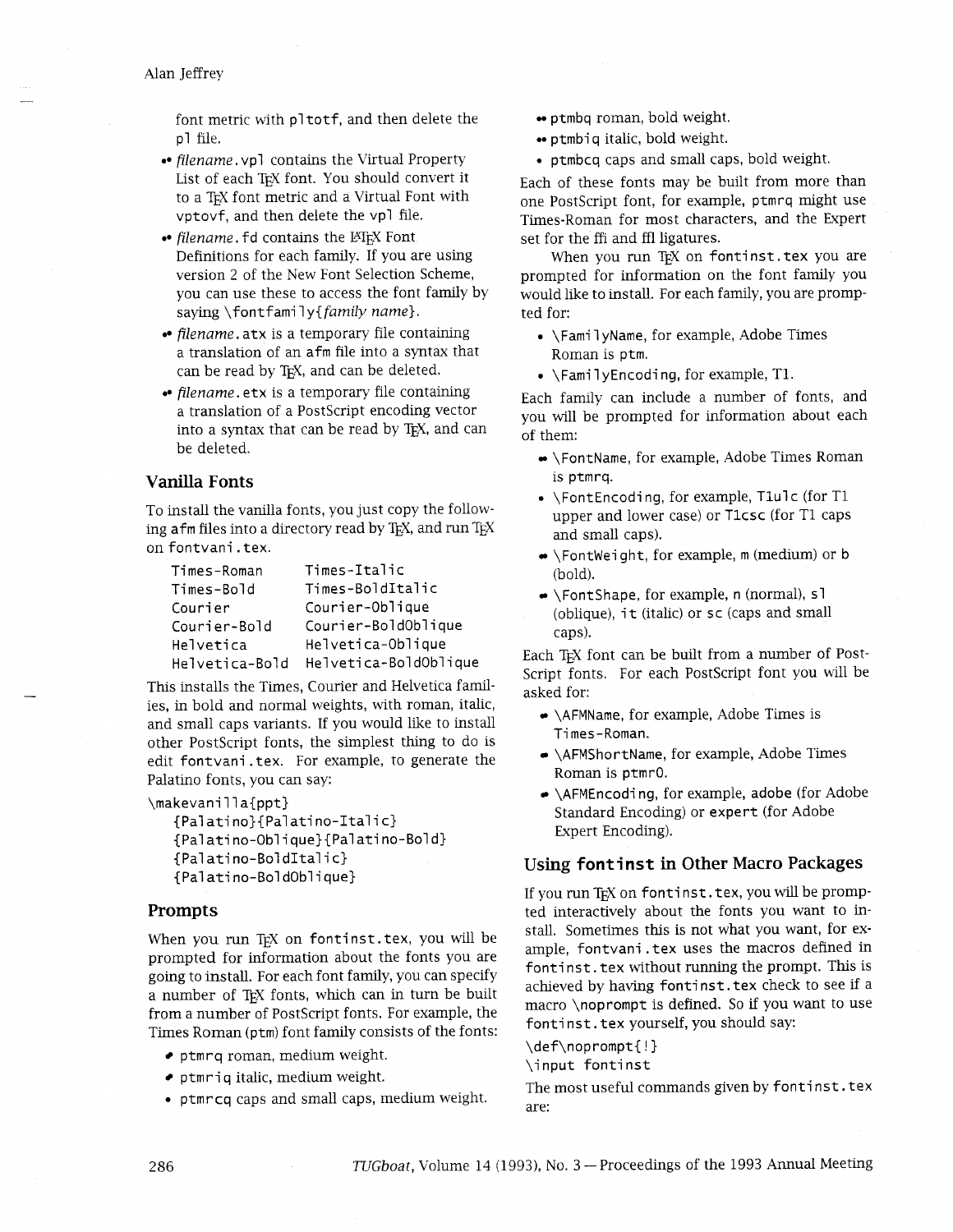**A** PostScript Font Installation Package Written in TEX

- $\bullet$  \makefamily{commands} This generates a font family named \Fami 1 yName with encoding  $\FamilyEncoding using the$ \maketexfont commands.
- \maketexfont{commands} This generates a TEX font named \FontName with encoding \FontEncoding, weight \Fontweight and shape \FontShape using the \makerawfont commands.
- $\bullet$  \makerawfont This generates a PostScript font named \AFMName with short name \AFMShortName and encoding \AFMEncodi ng.

For example, to generate a family consisting of just Adobe Times Roman you could say:

```
\def\FamilyName{ptm} 
\def\Fami 1 yEncodi ng{Tl} 
\makefami 1 y{ 
   \def\FontName{ptmr} 
   \def\FontEncoding{T1ulc}
   \def\FontWeight{m} 
   \def\FontShape{n} 
   \maketexfont{ 
      \def\AFMName{Times-Roman) 
      \def\AFMShortName{rptmr} 
      \def\AFMEncodi ng{adobe} 
   1 
1
```

```
Installing a New Encoding
```
The main advantage of using a font installation package written in T<sub>F</sub>X is that it is very customizable. To install a font in a new encoding, you just have to generate a new enc file, a new mac file and a new fud file. The enc file is just a PostScript encoding vector, as described in the PostScript Language Reference Manual. The mac file just defines any macros you may wish to use in the fud file. The most important file is the fud file, that contains all the font information for a T<sub>EX</sub> font that is not present in the afm file. This includes:

- 
- 
- 
- The ligatures.
- 
- How to kern glyphs such as 'ffi' which aren't given kerning information in the afm file.<br>
How to fake glyphs such as 'ffi' which aren't <br>
How to fake glyphs such as 'ffi' which aren't <br>
• \fontdimens{*font dimension commands*}
- $\bullet$  How to fake glyphs such as 'ffi' which aren't

When an afm file is read, the following parameters  $\{number\{dimen\} \}$  to set each are set:

- $\bullet$  \afmunits is the length of one afm unit. There are usually 1000 afm units to the em-quad.
- \itslant is the italic slant, measured in points. This is normally assigned to font dimension 1.
- $\bullet$  \xheight is the x-height of the font, measured in afm units. This is usually assigned to font dimension 5.
- $\bullet$  \capheight is the capital height of the font, measured in afm units.
- $\bullet$  \ascender is the ascender height of the font, measured in afm units.
- \underlinethickness is the rule width of the font, measured in afm units.
- $\bullet$  \iffixedpitch is true if the font is monoweight.
- \qetchar{glyph} globally sets the following parameters:
	- $\Lambda$ ,  $\lambda$ ,  $\lambda$ ,  $\lambda$ ,  $\lambda$ ,  $\lambda$ ,  $\lambda$ ,  $\lambda$ ,  $\lambda$ ,  $\lambda$ ,  $\lambda$ ,  $\lambda$ ,  $\lambda$ ,  $\lambda$ ,  $\lambda$ ,  $\lambda$ ,  $\lambda$ ,  $\lambda$ ,  $\lambda$ ,  $\lambda$ ,  $\lambda$ ,  $\lambda$ ,  $\lambda$ ,  $\lambda$ ,  $\lambda$ ,  $\lambda$ ,  $\lambda$ ,  $\lambda$ ,  $\lambda$ ,  $\lambda$ ,  $\lambda$ ,  $\lambda$ ,  $\lambda$ ,  $\lambda$ ,  $\lambda$ ,  $\lambda$ ,  $\lambda$ \charwd are the dimensions of the character and its italic correction. These are given in points.
	- \map is a token list consisting of the MAP instructions used to generate the glyph. For example, to set character 123 from font 0, followed by character 45 from font *2,* \map would be set to:

(SETCHAR D 123) (SELECTFONT D 2) (SETCHAR D 45)

- \startfont is the font number the character expects to start in, and \stopfont is the font number the character expects to stop in. For example, in the above case, \startfont would be 0 and \stopfont would be 2.

The commands that can be used to change the TEX font generated by fontinst. tex are:

• The coding scheme name.  $\bullet \ \codim \ \bullet \ \codim \ \cdot \ \ \cdot \ \$ • The coding scheme hand: The coding scheme of the font, for example:  $\bullet$  The boundary character.

• The font dimensions.  $\cdot$  The font dimensions. ENCODING - LATIN}

- The varchar and nextlarger entries.<br>  $\bullet$  \boundarychar{glyph} sets the boundary<br>
character of the font, for example:
	- defined in the PostScript font.<br>
	Sets the font dimensions of the font. Within<br>
	sets the font dimensions of the font. Within parameter. For example: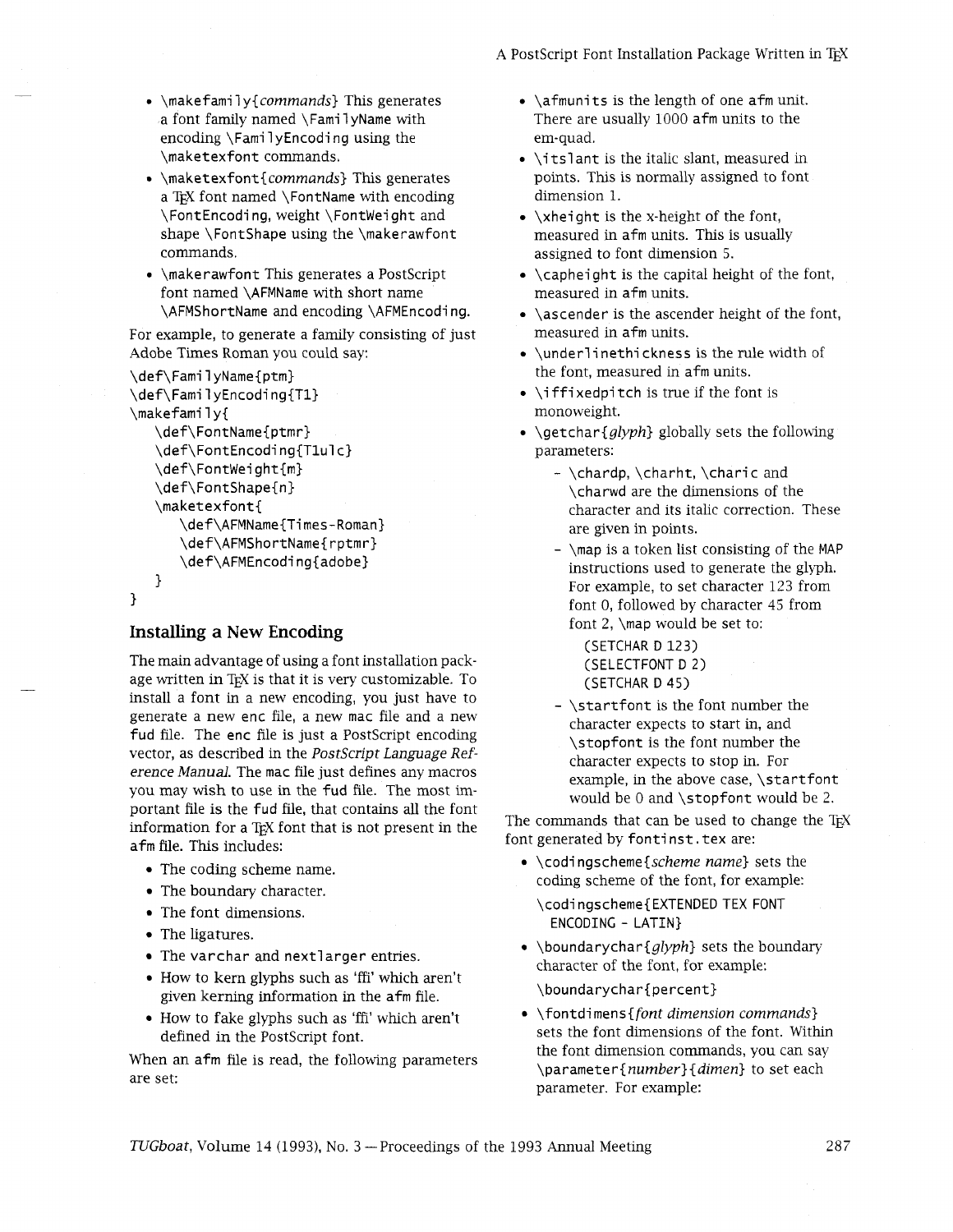```
\fontdimens{ 
  \getchar{space} 
  \parameter{1}{\itslant}
  \parameter{2}{\charwd} 
 \parameter{3}{.5\charwd} 
 \parameter{4}{.33333\charwd} 
 \parameter{5}{\xheight\afmunits} 
 \parameter{6}{1000\afmunits} 
 \parameter{7}{.33333\charwd}
1
```
 $\bullet$  \ligature{glyph}{lig commands} sets the ligatures for a glyph. With the lig commands, you can say \lig{glyph}{glyph}{type}. The ligature type is given in pl syntax, that is one of:

LIG /LIG /LIG> LIG/ LIG/> /LIG/ /LIG/> /LIG/>>

For example, the ligatures for 'f' could be given:

```
\l igature{f}{ 
 \i ffixedpi tch\el se 
   \{i\}{fi}{LIG}
   \setminuslig{f}{ff}{LIG}
   \{1\}{f1}{LIG}
 \fi
```
 $\{\end{aligned}$  \lefth{lefth} {lkern commands} sets how characters should kern on the left. Within the lkern commands, you can use \scal e{number}{commands} to set the scale, and  $\d{glvph}$  to set a kern. For example, to say that 'i' and 'ij' should kern on the left like 'i' you can say:

```
\I kern{i}{ 
  \scale{l}{\do{i }\do{i j}} 
1
```
The \scale command is provided for fonts such as caps and small caps, where you may wish to scale the kerning of a character. For example, to say that 'T' should kern 85% as

```
much as 'T' you could say: 
\I kern{T}{ 
  \setminusscale{1}{\setminusdo{T}}
  \scale{0.85}{\do{Tsmall}}
1
```
This command is useful for glyphs like ' $\hat{A}$ ', which most PostScript fonts do not include kerning information for.

• \rkern is just like \lkern but for kerns on the right. For example, to say that 'ij' kerns on the right like 'j' you can say:

 $\text{rkern{j}}$  $\scale{1}{\do{j}\do{i j}}$ **1** 

 $\bullet$  \Irkern combines an \Ikern and a \rkern. For example, to say that '%' should kern like a word boundary, you can say:

\lrkern{space}{ \scal e{l}{\do{percent}} **1** 

 $\bullet$  \nextlarger{glyph} {glyph} specifies the next element in a NEXTLARGER list. For example, to say that  $\Sigma$  is followed by  $\Sigma$  you can say:

\nextlarger{textsum}{di splaysum}

 $\bullet \ \ \varphi{main}\$ {top}{mid}{rep}{bot} gives a VARCHAR entry for a glyph. If an entry is empty, it is omitted. For example, to say how large left brackets are built, you can say:

\varchar{lbracktop}{lbracktop} {I brackmi d}{}{l brackbot}

 $\bullet$  \defchar{*glyph*}{*commands*} gives the default definition of a glyph. If the glyph is not defined in the Postscript font, then this definition is used instead. The commands should define the parameters given above for \getchar. For example, the 'compound word mark' character is defined:

\defchar{compwordmark}{ \global \charht=Opt \global \charwd=Opt \global \chardp=Opt \global \chari c=Opt \global\map{}

**1** 

In giving the default character definitions, it is useful to define macros in the mac file. For example, Tl . mac defines a command \doubl echar which joins characters together. For example, T1u1c. fud contains:

**\defchar{fi}{\doublechar{f}{i}{O}}**  \defchar{ffi}{\doublechar{f}{fi}{0}}

This says that 'fi' can be faked by putting an 'f' next to an 'i', and that an 'ffi' can be faked by putting an 'f' next to an 'fi'. Since fakes can be nested, this means that some fonts will generate 'ffi' out of an 'f', an 'f' and an 'i'.

 $\bullet$  \missingchar is the character used if there is no sensible fake, for example, for 'j'. The default is a half-em black box **'a'.**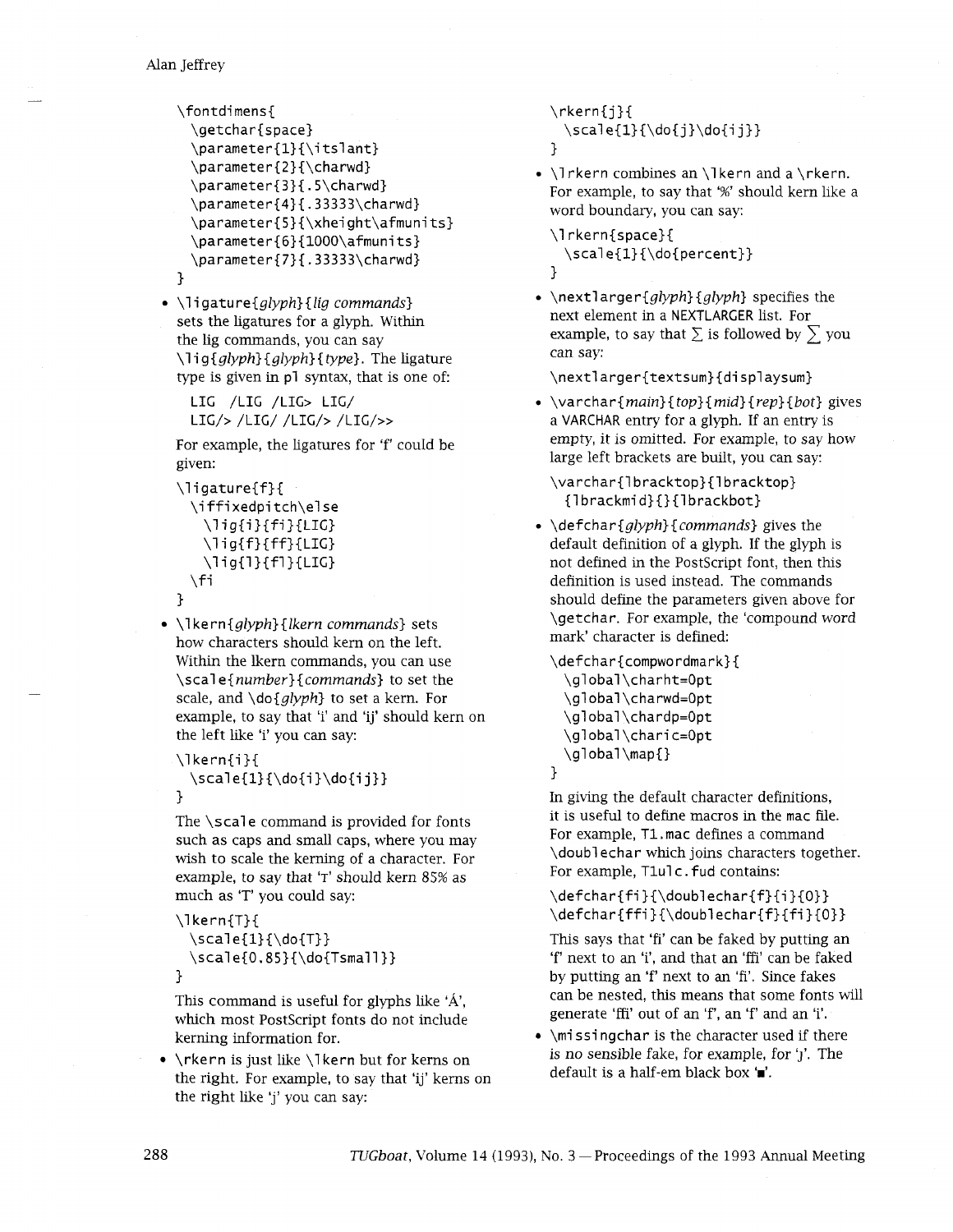### **An Overview of fontinst. tex**

The most important file in the fontinst package is fontinst. tex, which provides TFX macros for parsing afrn and enc files, for faking characters, and for writing pl and vpl files. The most important commands are:

 $\bullet$  \makeatx{filename} reads filename. afm and writes the same information to filename. atx, in a form which can be parsed more easily by TEX. For example, a file which begins:

StartFontMetrics 2.0 FontName Ti mes-Roman ItalicAngle 0.0 IsFixedPi tch false

will be converted to a file which begins:

\fontname{Ti mes-Roman} \i tsl ant=Opt \fixedpi tchfal se

This macro is an interesting example of writing a parser in T<sub>E</sub>X, and contains a lot of hacking with \catcodes. One annoying feature is that afrn files give italic angles in degrees, where pl files use gradients. To convert from one to the other, we use Phil Taylor's (1989) excellent trigonometry macros

• \makeetx{filename} reads filename. enc and writes the same information to filename. etx, in a form which can be parsed more easily by TEX. For example, an encoding file which begins:

/TlEncoding [/grave /acute ...

will be converted to a file which begins:

\characternumber{grave}{O} \characternumber{acute}{l}

This is quite a simple parser.

- $\bullet$  \readafm{afm}{enc}{pl} reads afm.atx and enc. etx (making them if necessary), and stores the results in macros, which are used by \makepl and \makevpl.
- $\bullet$  \makepl{encoding}{commands} reads in the afm files given by the *commands* and writes a pl file. For example, the 'raw' Times-Roman font can be generated with:

\makepl {adobe}{

\readafm{Times-Rornan}{adobe}{ptmrO} **1** 

• \makevpl{encoding}{commands} reads in the afrn files given by the commands and writes a vpl file. It also reads the file encoding. fud to find the font fudges. For example, the Times-Roman font can be generated with:

```
\makepl{T1ulc}{
  \readafm{Times-Roman}{adobe}{ptmrO} 
  \readafm{Ti mes-Expert}{expert} {ptmrx} 
1
```
The code for these macros is fairly gory, especially the parsers, since T<sub>F</sub>X was never really intended for these tasks!

### **Examples**

Table 1 shows the Times Roman font in T1 encoding, as produced by the fontinst package. Note that there are a number of missing characters:

 $0<sub>1</sub>$  D d n D  $\rho$  d  $b$ 

Four of these characters **(D. P,** a and **b)** are available in the Times font, but are not in the default Adobe encoding. These characters can be used if you have a dvi to PostScript converter such as dvips which can re-encode fonts. Unfortunately, re-encoding the font to use the IS0 Latin-1 encoding results in the loss of the characters:

fi fl  $\leftrightarrow$  " ", , L  $\downarrow$  **C**  $\infty$  - -

This means that any encoding which we re-encode the raw PostScript fonts with is going to have to be non-standard. Sigh.. .

Figure 1 shows what can be achieved with  $Tr X$ and Postscript.

#### **Bugs**

The fontinst package is currently available for  $\beta$ testing, and has a number of 'features' which should be dealt with at some point.. .

- The documentation is very scrappy, and the code is badly commented.
- It takes seven minutes to generate a font on a Macintosh Classic.
- The interactive prompt is very unfriendly.
- The error handling is non-existent (and some of the errors are rather odd, for example, a missing enc file will result in the complaint 'File blah.afm not found.'
- The accent positioning in italic fonts is pretty poor.
- Some characters, such as 'Lcaron' (L) are pretty poor in monoweight fonts.
- Producing oblique fonts by optical effects is not supported. (But I'm not sure this isn't a good thing!)
- Composite character instructions in the afrn file are ignored.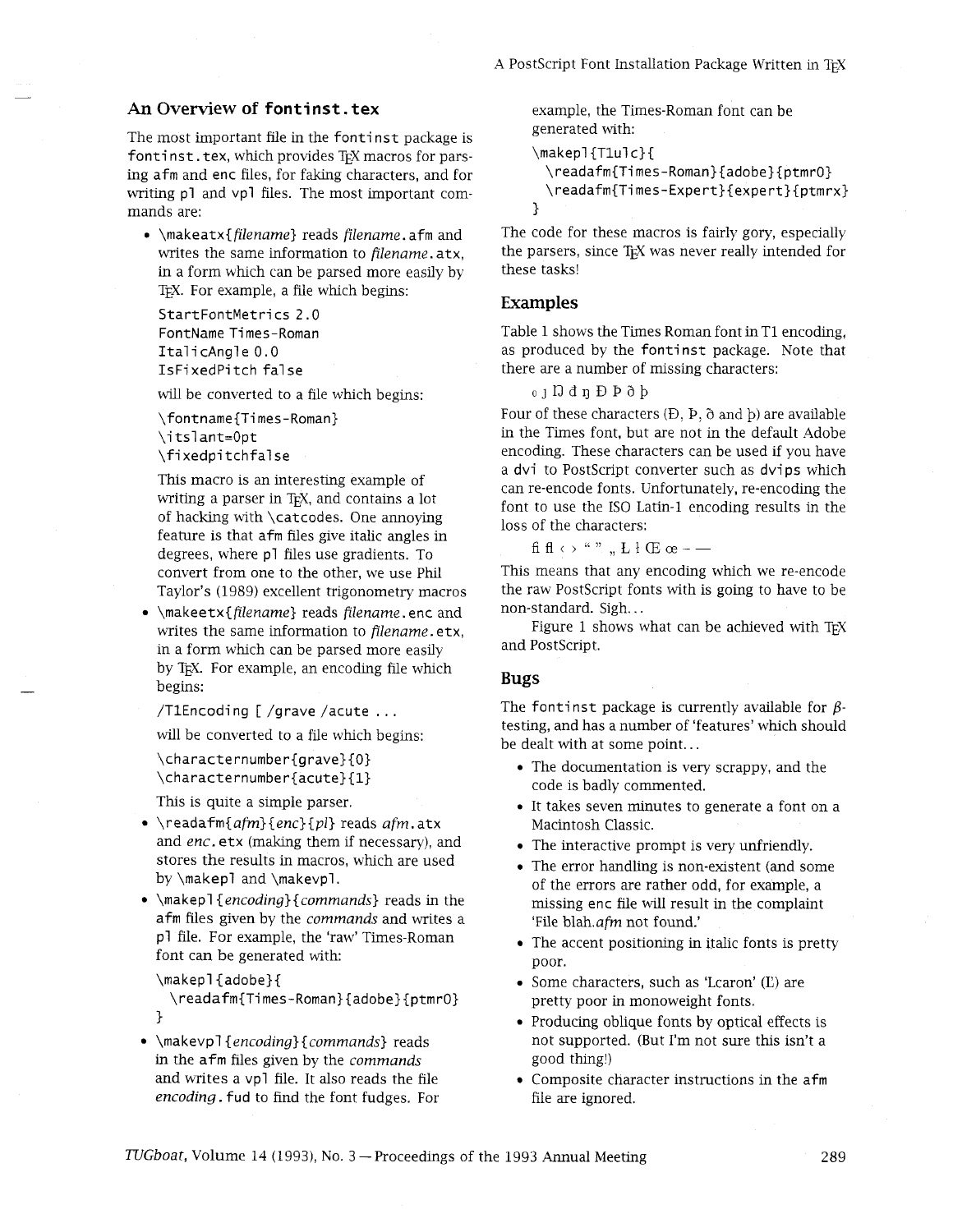- The support for math and Expert fonts is untested, and is awaiting an agreement on suitable encodings for 8-bit math and Expert fonts.
- I've made some assumptions about the format of afm files, for example, that italic angles lie between *0* and *90".*
- The vpl files generated can have arbitrarily long lines in them, caused by long  $\mapsto$ instructions. This may cause a problem on some systems.

This software is available by anonymous ftp from ftp.cogs.susx.ac.uk in pub/tex/fontinst. All comments are welcome!

### **Afterword**

After presenting this paper at the Aston meeting, I had a number of requests from potential users of the fontinst package. The ability to produce **ar**bitrary encodings, and to tweak the resulting virtual font seemed quite popular! However, there were a number of reservations:

- The version of the fontinst package described here is very user-unfriendly, and is more suitable for TEX hackers than end-users.
- There is no distinction between the fontinstallers interface and the internal details of fontinst, which makes upward compatibility with future releases difficult.
- $\bullet$  Tweaking the virtual fonts is more difficult than it should be, and involves developing a complete new fud file for that font.

These points will be addressed by fontinst version 1.x, which will include:

- A more user-friendly interface for non-hackers.
- A fully-defined font-installer's user interface.
- A simple way of over-riding the default virtual fonts.

Version  $1.x$  will *not* be upwardly compatible with version *0.19.* However, future releases **will** be upwardly compatible with version *1.x.* When version *1.x* has been fully tested, the font-installer's interface will be submitted to *TUGboat.* 

The fontinst package described here is currently available for use by experienced TEX hackers. Version  $1.x$  will soon be available for use by the rest of the TFX world.

### **Bibliography**

Adobe Systems. *Postscript Language Reference Manual,* 2nd edition. Addison-Wesley, *1990.* 

- Rahtz, Sebastian. *Notes on setup of the New Font Selection Scheme 2 to use Postscript fonts,* distributed with the nf ss2 package, *1993.*
- Rokicki, Tomas. *Dvips: A T<sub>H</sub>X Driver*, distributed with dvi ps, *1993.* Available for anonymous ftp from ftp.tex.ac.uk.
- Taylor, Phil. "Trigonometry.TEX" in *TEXhax*, September 1989. Included in the fontinst package.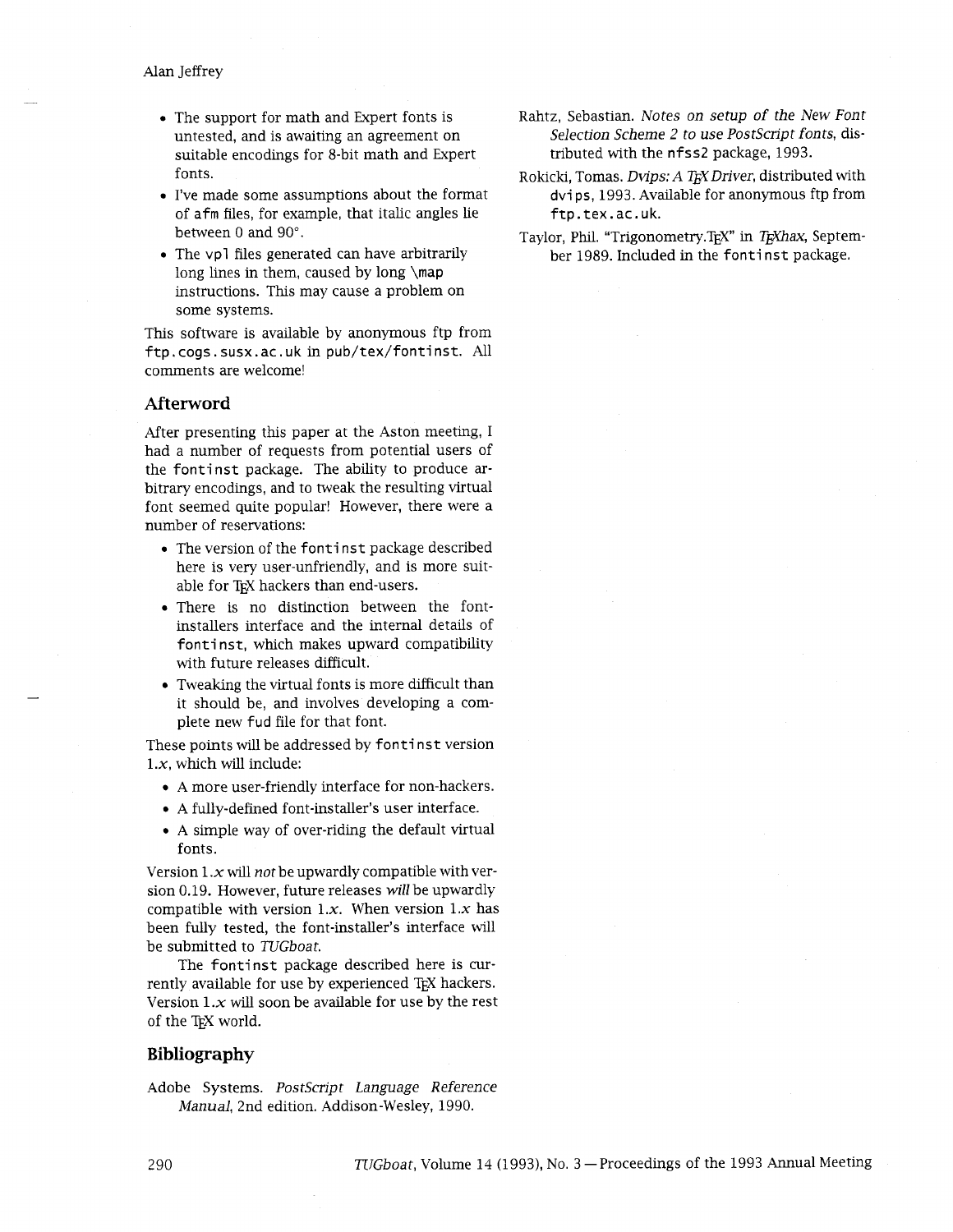Test of ptmrq at l0pt on June 10. 1993 at 1533

|                      | $\cdot_{\textcolor{black}{\theta}}$ | $\mathcal{L}_{1}$            | $^{\prime}2$           | $^\prime 3$                     | $\frac{7}{4}$           | $^\prime\!5$             | $\hat{b}$                       | $\gamma$                 |                       |
|----------------------|-------------------------------------|------------------------------|------------------------|---------------------------------|-------------------------|--------------------------|---------------------------------|--------------------------|-----------------------|
| $\hat{y}$            | $\overline{\phantom{a}}$            | $\overline{\phantom{0}}$     | $\hat{\phantom{a}}$    | $\tilde{\phantom{a}}$           | $\overline{\cdot}$      | $\overline{\phantom{a}}$ | $\overline{\cdot}$              | $\checkmark$             | $^{\prime\prime}$ O x |
| $\theta$ 1x          | $\ddot{\phantom{0}}$                | $\qquad \qquad \blacksquare$ | $\bullet$              | $\blacktriangle$                | $\omega$                | $^\bullet$               | $\langle$                       | $\,$                     |                       |
| $\sqrt{2x}$          | $\epsilon\epsilon$                  | $, \,$                       | ,,                     | ≪                               | $\gg$                   | $\overline{\phantom{m}}$ |                                 |                          | "1x                   |
| $\theta \mathcal{F}$ | $\blacksquare$                      | $\mathbf{1}$                 | $\blacksquare$         | $\mathop{\text{ff}}$            | $\mathop{\text{fi}}$    | fl                       | ffi                             | $\operatorname{ffl}$     |                       |
| 04x                  | $\sqcup$                            | Ţ                            | $\mathbf{H}$           | $\#$                            | \$                      | $\%$                     | $\&$                            | $\pmb{\cdot}$            | "2x                   |
| $\hat{y}$            | $\overline{(\ }$                    | $\mathcal{E}$                | $\ast$                 | $\ddot{}$                       | $\cdot$                 | $\blacksquare$           | $\bullet$                       | $\overline{I}$           |                       |
| $\theta$ 6x          | 0                                   | $\mathbf{1}$                 | $\overline{2}$         | 3                               | 4                       | 5                        | 6                               | $\overline{7}$           | "3x                   |
| $\sqrt{07x}$         | 8                                   | 9                            | $\ddot{\cdot}$         | $\vdots$                        | $\,<\,$                 | $=$                      | $\, > \,$                       | $\overline{?}$           |                       |
| 10x                  | $\circledcirc$                      | $\boldsymbol{\mathsf{A}}$    | $\, {\bf B}$           | $\overline{C}$                  | D                       | $\mathbf E$              | ${\bf F}$                       | ${\bf G}$                | $^{\prime\prime}4x$   |
| '11x                 | H                                   | $\mathbf I$                  | $\bf J$                | $\bf K$                         | L                       | $\mathbf M$              | ${\bf N}$                       | $\mathbf O$              |                       |
| 12x                  | ${\bf P}$                           | Q                            | ${\bf R}$              | S                               | $\mathbf T$             | ${\bf U}$                | $\mathbf V$                     | W                        | "5x                   |
| 13x                  | $\mathbf X$                         | $\mathbf Y$                  | $\rm{Z}$               | $\mathbf{I}$                    | N                       | 1                        | Λ                               |                          |                       |
| '14x                 | $\mathbf{C}$                        | a                            | $\bf b$                | c                               | $\rm d$                 | e                        | $\mathbf f$                     | g                        | $^{\prime\prime}6x$   |
| '15x                 | $\hbar$                             | $\mathbf{i}$ .               | j                      | $\bf k$                         | $\mathbf{1}$            | m                        | $\mathbf n$                     | $\mathbf O$              |                       |
| 16x                  | $\, {\bf p}$                        | $\mathbf{q}$                 | $\mathbf r$            | S                               | t                       | u                        | $\mathbf{V}$                    | W                        | "7x                   |
| '17x                 | $\mathbf X$                         | y                            | z                      | $\{$                            | $\mathbf{I}$            | ł                        | $\tilde{\phantom{a}}$           | $\overline{\phantom{0}}$ |                       |
| 20x                  | Ă                                   | $\mathsf{A}$                 | $\overline{\acute{c}}$ | $\overline{\check{\mathbf{C}}}$ | Ď                       | Ě                        | Ę                               | Ğ                        | $^{\prime\prime}8x$   |
| 21x                  | Ĺ                                   | $\rm E$                      | Ł                      | Ń                               | Ň                       | п                        | $\overline{\tilde{\mathrm{o}}}$ | Ŕ                        |                       |
| 22x                  | Ř                                   | Ś                            | Š                      | Ş                               | Ť                       | Ţ                        | Ű                               | Ů                        | $''9x$                |
| $2\beta x$           | Ÿ                                   | ź                            | Ž                      | Ż                               | $\overline{\mathbf{U}}$ | İ                        | $\blacksquare$                  | ş                        |                       |
| 24x                  | ă                                   | ą                            | $\acute{\mathrm{c}}$   | č                               | ď                       | ě                        | ę                               | ğ                        | "Ax"                  |
| 25x                  | í                                   | $\mathbf{l}'$                | $\mathbf{r}$           | ń                               | ň                       | $\blacksquare$           | ő                               | $\acute{\rm r}$          |                       |
| 26x                  | ř                                   | ś                            | š                      | ş                               | $\overline{t'}$         | ţ                        | ű                               | ů                        | $^{\prime\prime}$ Bx  |
| 27x                  | ÿ                                   | ź                            | ž                      | $\dot{\mathbf{Z}}$              | ij                      | ĩ                        | $\ddot{\bm{\iota}}$             | £                        |                       |
| 30x                  | À                                   | Á                            | Â                      | Ã                               | Ä                       | $\overline{\AA}$         | Æ                               |                          | $^{\prime\prime}$ C x |
| 31x                  | È                                   | É                            | $\overline{\hat{E}}$   | Ë                               | Ì                       | $\overline{\mathbf{I}}$  | Î                               | $rac{C}{\ddot{i}}$       |                       |
| 32x                  | $\blacksquare$                      | $\tilde{\text{N}}$           | Ò                      | Ó                               | Ô                       | Õ                        | $\overline{O}$                  | Œ                        | $^{\prime\prime}$ Dx  |
| 33x                  | Ø                                   | Ù                            | Ú                      | Û                               | Ü                       | Ý                        | $\blacksquare$                  | SS                       |                       |
| 34x                  | à                                   | $\acute{\text{a}}$           | $\hat{\mathbf{a}}$     | ã                               | $\ddot{\rm a}$          | å                        | æ                               | ç                        | $^{\prime\prime}$ Ex  |
| 35x                  | è                                   | $\acute{\text e}$            | $\hat{\textbf{e}}$     | $\ddot{\text{e}}$               | ì                       | $\acute{\mathrm{i}}$     | $\hat{\textbf{l}}$              | ï                        |                       |
|                      |                                     | $\tilde{\mathbf{n}}$         | ò                      | ó                               | ô                       | $\tilde{\text{o}}$       | $\ddot{\text{o}}$               | œ                        |                       |
| 36x                  | $\blacksquare$                      |                              |                        |                                 |                         |                          |                                 |                          | $^{\prime\prime}$ F x |
| 37x                  | ø                                   | ù                            | ú                      | û                               | ü                       | ý                        | П                               | $\boldsymbol{\beta}$     |                       |

Table 1: The Times Roman font generated by fontinst.

291